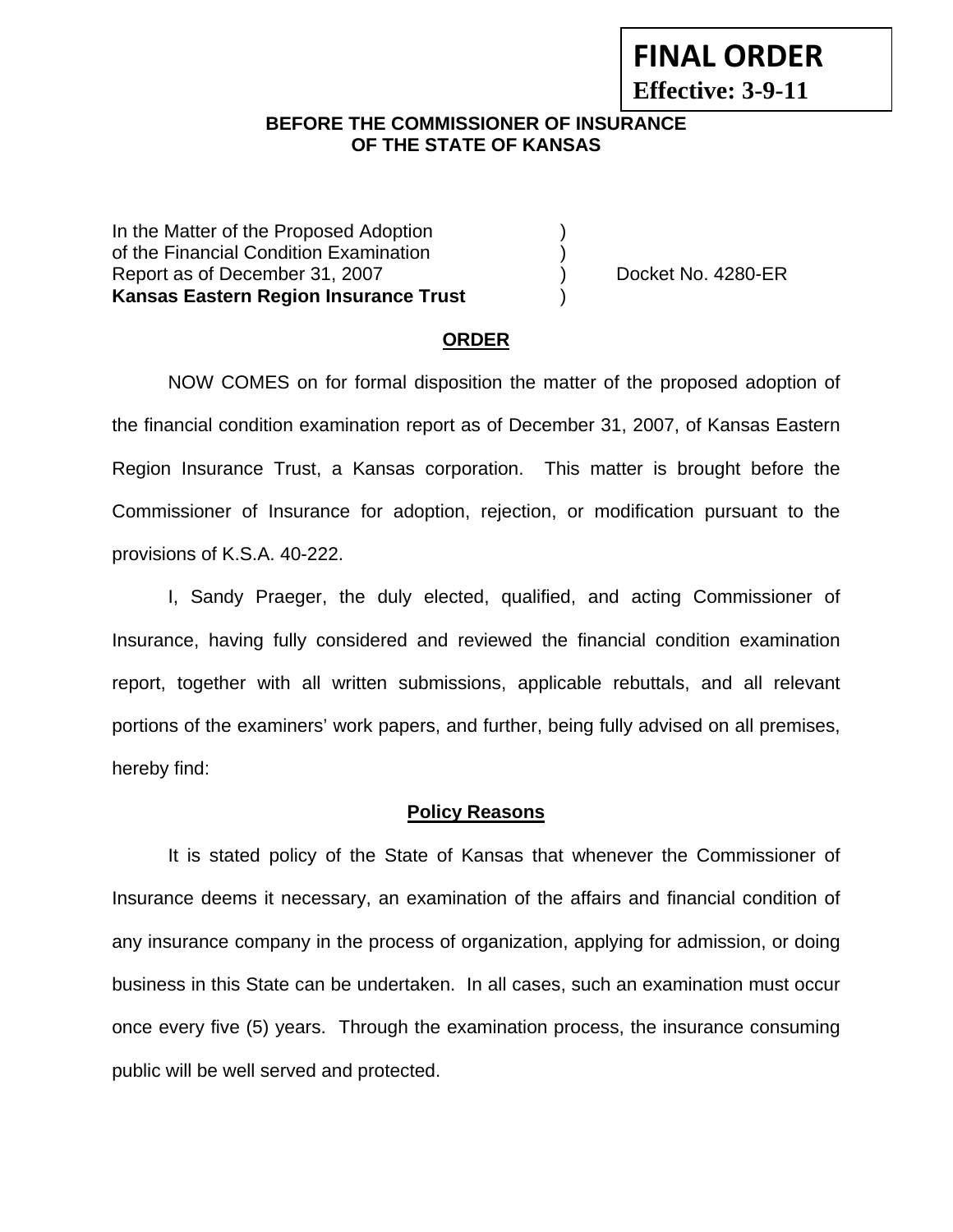#### **Findings of Fact**

 1. The Commissioner of Insurance has jurisdiction over this matter pursuant to K.S.A. 40-222.

 2. An examination of Kansas Eastern Region Insurance Trust was undertaken by the Kansas Insurance Department and was completed on August 12, 2010.

 3. The examiner-in-charge tendered and filed with the Kansas Insurance Department a verified written report of the examination within thirty (30) days following completion of the examination, to wit; August 12, 2010.

 4. Following receipt of the verified report, the Kansas Insurance Department transmitted the report to Kansas Eastern Region Insurance Trust on August 12, 2010, with a duly executed notice advising the Trust of its opportunity to prepare and submit to the Kansas Insurance Department a written submission or rebuttal with respect to any and all matters contained in the report. Kansas Eastern Region Insurance Trust was further advised that any written submission or rebuttal needed to be filed with the Kansas Insurance Department no later than thirty (30) days after receipt of the verified report.

 5. Kansas Eastern Region Insurance Trust filed a written rebuttal of the verified report on September 9, 2010.

 6. Following receipt of the verified report, the Kansas Insurance Department transmitted the revised report to Kansas Eastern Region Insurance Trust on February 10, 2011, with a duly executed notice advising the Trust of its opportunity to prepare and submit to the Kansas Insurance Department a written submission or rebuttal with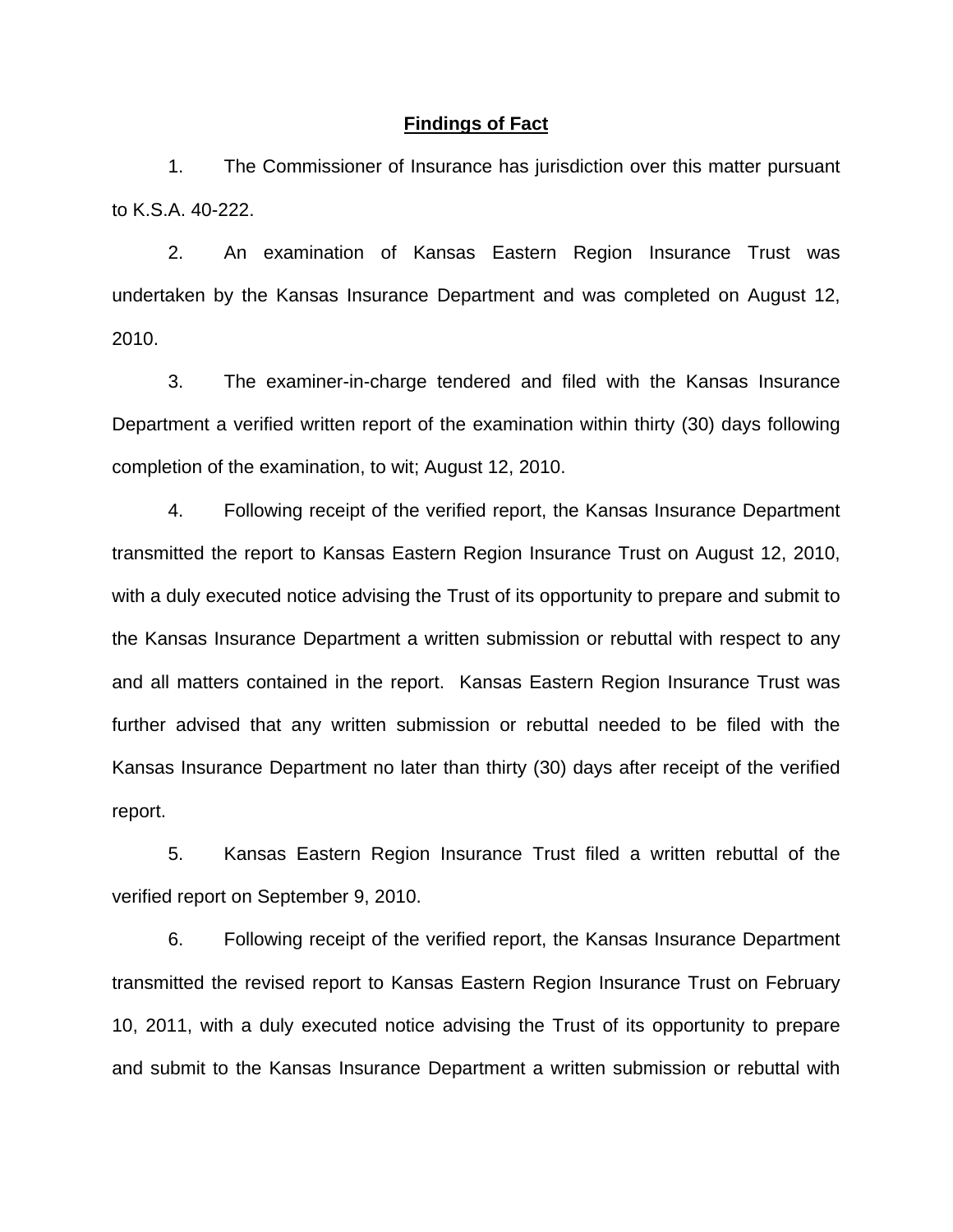respect to any and all matters contained in the report. Kansas Eastern Region Insurance Trust was further advised that any written submission or rebuttal needed to be filed with the Kansas Insurance Department no later than ten (10) days after receipt of the verified report.

 7. Kansas Eastern Region Insurance Trust filed a written acceptance of the verified report on February 11, 2011.

8. Based upon the written submission tendered by Kansas Eastern Region Insurance Trust, the Trust took no exceptions to matters contained in the verified report.

 9. Within thirty (30) days of the end of the time period allowed for written submission or rebuttal, the Commissioner of Insurance fully reviewed the report, together with all written submissions and rebuttals provided by Kansas Eastern Region Insurance Trust. The Commissioner of Insurance further reviewed all relevant workpapers.

 10. No other written submissions or rebuttals were submitted by Kansas Eastern Region Insurance Trust.

### **Conclusion of Law**

11. K.S.A. 40-222(k)(2) provides:

"Within 30 days of the end of the period allowed for the receipt of written submissions or rebuttals, the commissioner shall fully consider and review the report, together with any written submissions or rebuttals and any relevant portions of the examiners workpapers and enter an order:

(A) Adopting the examination report as filed or with modification or corrections. If the examination report reveals that the company is operating in violation of any law, regulation or prior order of the commissioner, the commissioner may order the company to take any action the commissioner considers necessary and appropriate to cure such violations; or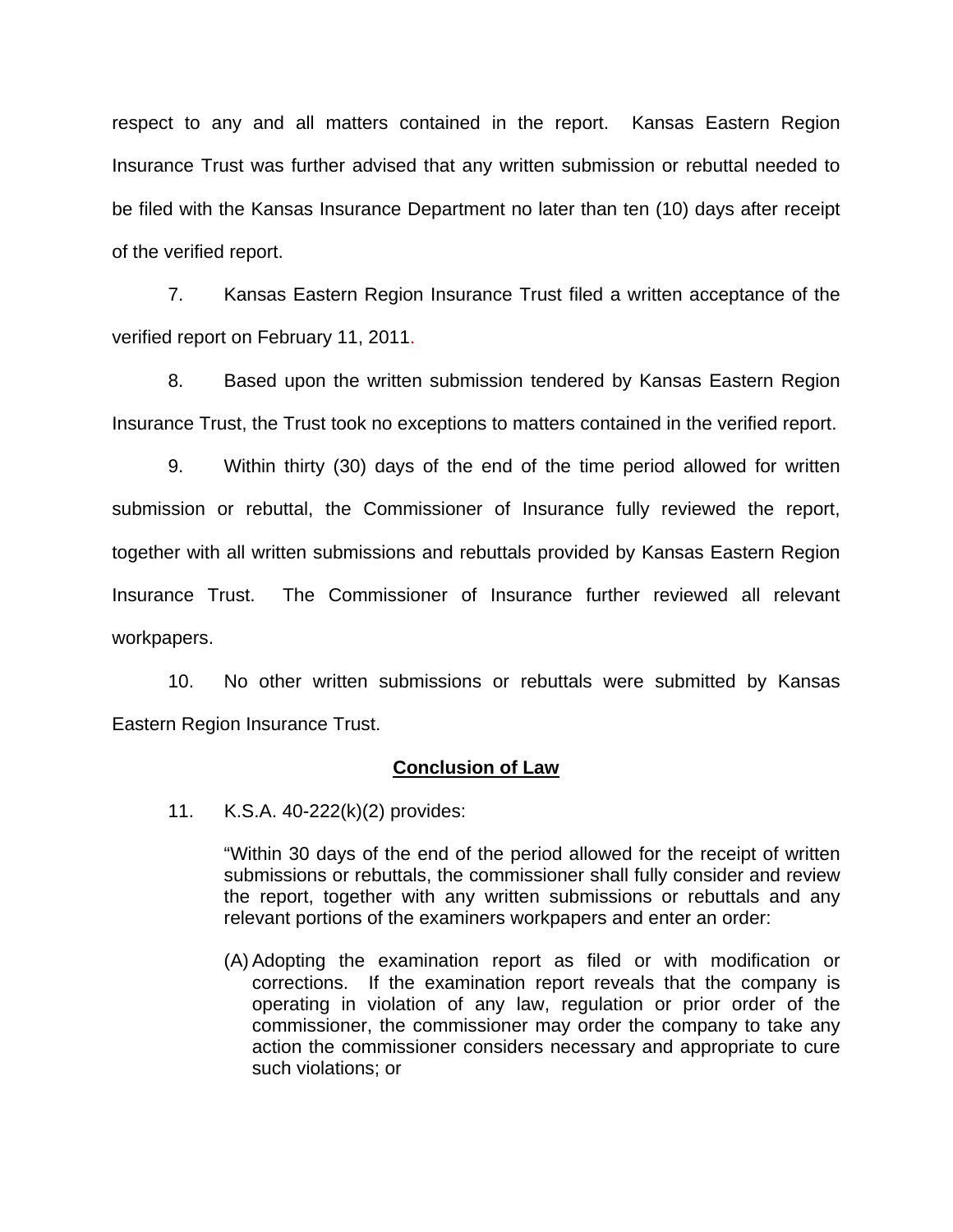- (B) rejecting the examination report with directions to the examiners to reopen the examination for purposes of obtaining additional data, documentation or information, and refiling pursuant to subsection (k); or
- (C) call and conduct a fact-finding hearing in accordance with K.S.A. 40- 281 and amendments thereto for purposes of obtaining additional documentation, data, information and testimony."
- 12. Based upon the Findings of Fact enumerated in paragraphs #1 through

#10 above, the financial condition examination report as of December 31, 2007, of

Kansas Eastern Region Insurance Trust should be adopted.

# **IT IS THEREFORE, BY THE COMMISSIONER OF INSURANCE, ORDERED THAT:**

 1. The financial condition examination report as of December 31, 2007, of Kansas Eastern Region Insurance Trust, hereby is adopted.

 2. The Commissioner of Insurance retains jurisdiction over this matter to issue any and all further Orders deemed appropriate or to take such further action necessary to dispose of this matter.

IT IS SO ORDERED THIS 18th DAY OF MARCH, 2011, IN THE CITY OF **TOPEKA, COUNTY OF SHAWNEE, STATE OF KANSAS.** 



 \_/s/ Sandy Praeger\_\_\_\_\_\_\_\_\_\_\_\_\_\_\_\_ Sandy Praeger Commissioner of Insurance \_/s/ Zachary J.C. Anshutz\_\_\_\_\_\_\_\_\_\_\_ Zachary J.C. Anshutz General Counsel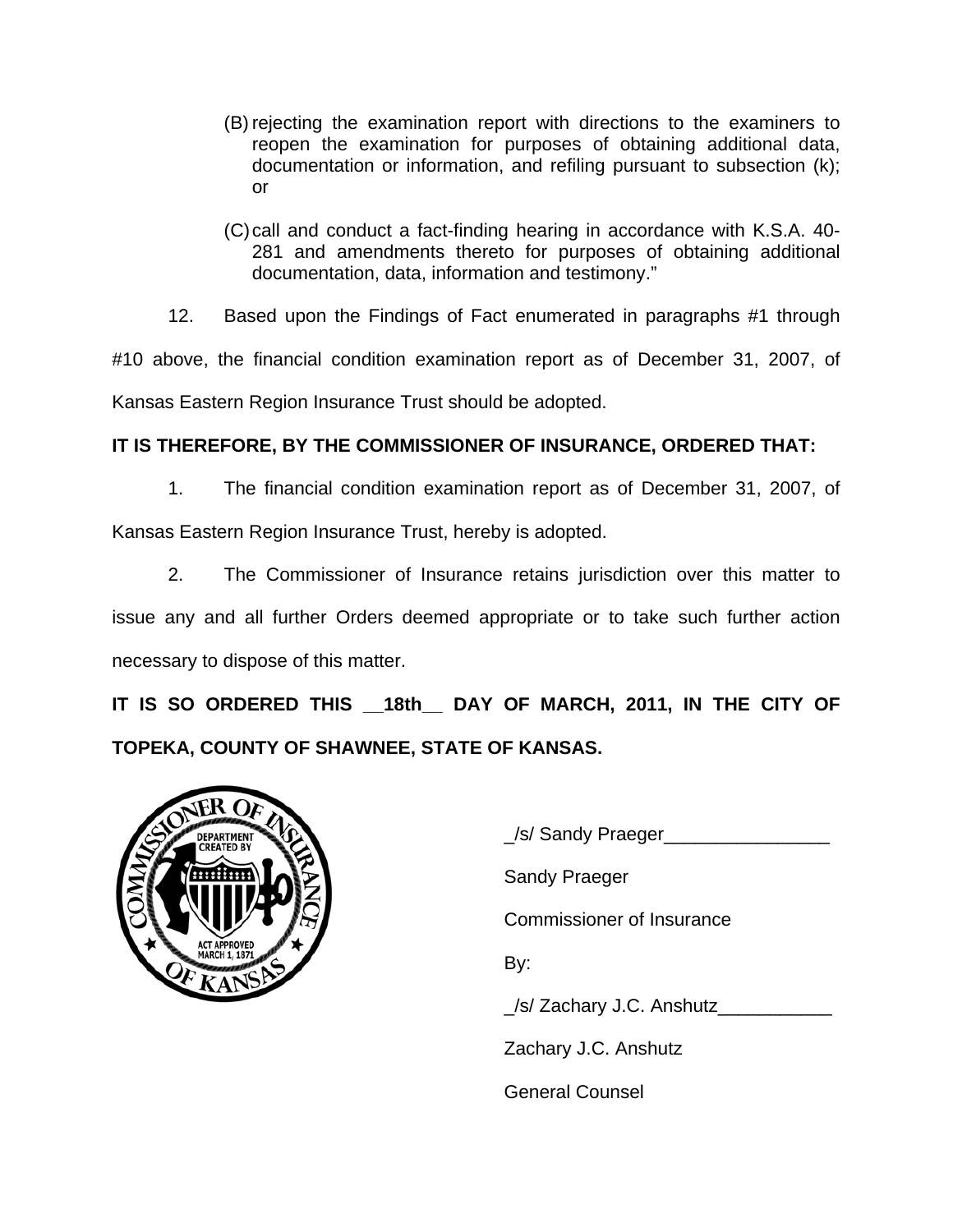# **NOTICE OF RIGHTS TO HEARING AND REVIEW**

Within fifteen (15) days of the date of service of this Order, Respondent may submit a written request for a hearing pursuant to K.S.A. 77-537 and K.S.A. 77-542. Any request for a hearing should be addressed to the following:

 Zachary J.C. Anshutz, General Counsel Kansas Insurance Department 420 S.W.  $9^{\text{th}}$  Street Topeka, Kansas 66612

If a hearing is requested, the Kansas Insurance Department will serve notice of the time and place of the hearing and information on procedures, right of representation, and other rights of parties relating to the conduct of the hearing.

If a hearing is not requested in the time and manner stated above, this Order shall become effective as a Final Order, without further notice, upon the expiration of time for requesting a hearing. In the event Respondent files a Petition for Judicial Review, pursuant to K.S.A. 77-613(e), the agency officer to be served on behalf of the Kansas Insurance Department is:

 Zachary J.C. Anshutz, General Counsel Kansas Insurance Department 420 S.W. 9<sup>th</sup> Street Topeka, Kansas 66612